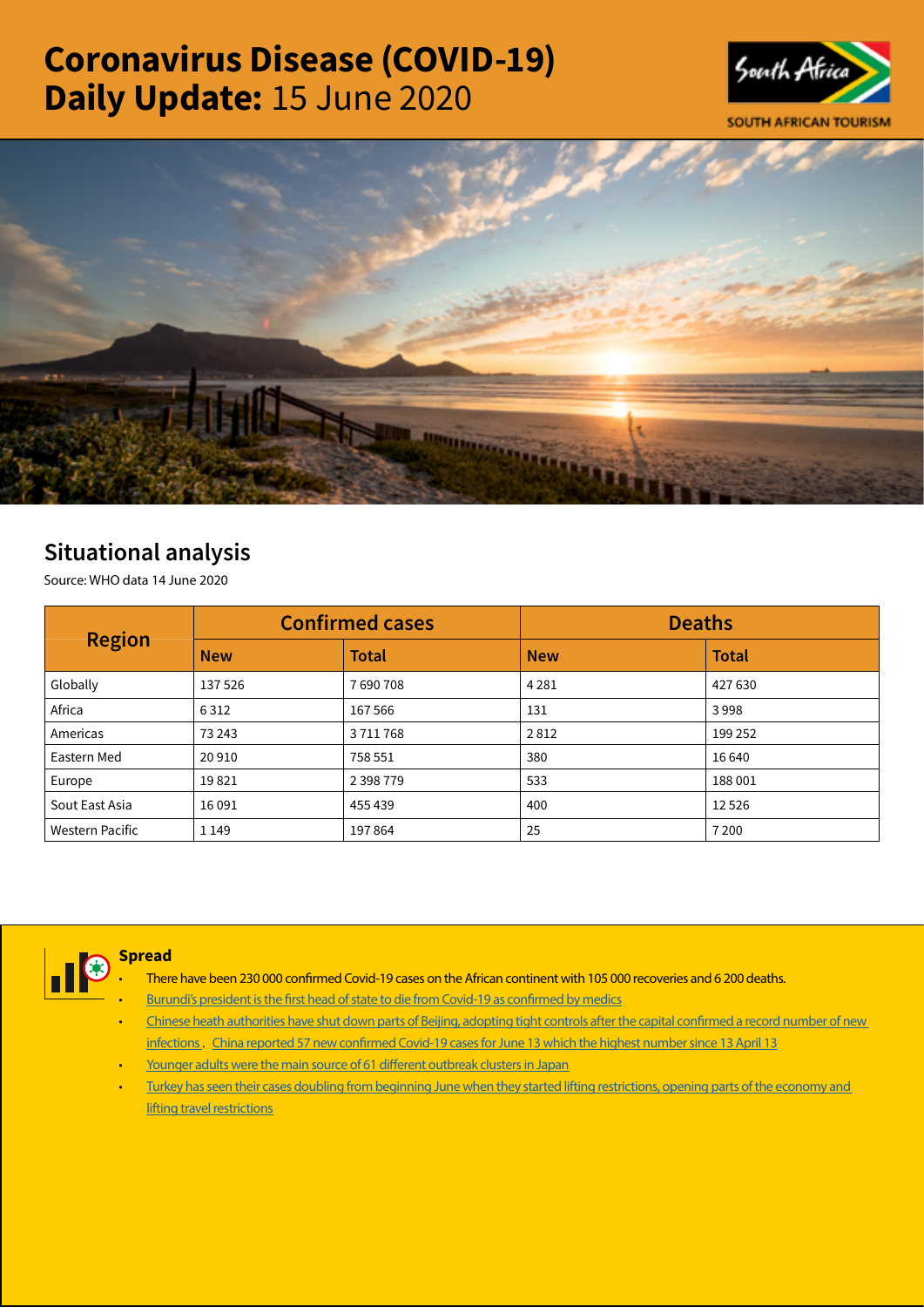# South Africa:



| <b>Date</b> | <b>Tests</b>  | <b>Negative</b> | <b>Positive</b> | <b>Deaths</b> | $% + /$<br><b>Tests</b> | % test/Pop<br>(58780000) | <b>Fatality Rate</b><br>(Deaths/<br>Pos) | Recover-<br><b>ies</b> | <b>Recovery Rate</b><br>% (Rec/Pos) |
|-------------|---------------|-----------------|-----------------|---------------|-------------------------|--------------------------|------------------------------------------|------------------------|-------------------------------------|
| 8 June      | 943 059       | 892 180         | 50879           | 1080          | 5,4                     | 1,6                      | 2,12                                     | 26 0 99                | 51                                  |
| 9 June      | 968 070       | 915 079         | 52 991          | 1 1 6 2       | 5,47                    | 1,65                     | 2,19                                     | 29 0 06                | 55                                  |
| 10 June     | 998 400       | 942 979         | 55 4 21         | 1 2 1 0       | 5,55                    | 1,7                      | 2,18                                     | 31505                  | 57                                  |
| $11$ June   | 1028399       | 969 831         | 58 5 68         | 1 2 8 4       | 5,7                     | 1,75                     | 2,19                                     | 33 25 2                | 57                                  |
| 12 June     | 1 060 425     | 998 498         | 61 927          | 1 3 5 4       | 5,84                    | 1,8                      | 2,19                                     | 35 008                 | 57                                  |
| 13 June     | 087887        | 1022151         | 65 7 36         | 1423          | 6,04                    | 1,85                     | 2,16                                     | 36850                  | 56                                  |
| 14 June     | 1 1 2 1 9 5 8 | 1051920         | 70 038          | 1480          | 6,24                    | 1,91                     | 2,11                                     | 38 351                 | 55                                  |

Visit: [www.sacoronavirus.co.za](http://www.sacoronavirus.co.za) for the latest updates. SA Tourism will make updates available on [www.southafrica.net.](http://www.southafrica.net)

#### SOUTH AFRICA NEWS

# TOURISM RELATED ARTICLES

- Taking off in bid to beat 'airline apocalypse' Although level 3 lockdown regulations allow business flights, airlines say this [market is too small to sustain operations and leisure travel restrictions need to be relaxed to prevent cash burn in what has](https://www.timeslive.co.za/sunday-times/business/2020-06-14-taking-off-in-bid-to-beat-airline-apocalypse/)  [been described as an "airline apocalypse"](https://www.timeslive.co.za/sunday-times/business/2020-06-14-taking-off-in-bid-to-beat-airline-apocalypse/)
- [Retrenchments start in SA's aviation supply chain as Covid-19 lockdown bites BidAir Services, which employs about 5,000](https://www.dailymaverick.co.za/article/2020-06-14-retrenchments-start-in-sas-aviation-supply-chain-as-covid-19-lockdown-bites/#gsc.tab=0)  [people across its airport and travel services divisions, has begun steps to retrench more than half of its workforce](https://www.dailymaverick.co.za/article/2020-06-14-retrenchments-start-in-sas-aviation-supply-chain-as-covid-19-lockdown-bites/#gsc.tab=0)
- [Here's what SA airlines want you to know about flying in level 3](https://www.iol.co.za/travel/travel-news/watch-heres-what-sa-airlines-want-you-to-know-about-flying-in-level-3-49391798)
- [OPINION: Seeing tourism beyond Covid-19 Gugu Sithole](https://www.iol.co.za/travel/south-africa/opinion-seeing-tourism-beyond-covid-19-49302412)
- [Jobs gone, investments wasted: Africa's deserted safaris leave mounting toll A slump in tourist dollars has hit conservation](https://www.moneyweb.co.za/news/south-africa/jobs-gone-investments-wasted-africas-deserted-safaris-leave-mounting-toll/)  [projects hard](https://www.moneyweb.co.za/news/south-africa/jobs-gone-investments-wasted-africas-deserted-safaris-leave-mounting-toll/)
- Tourism sector warns of massive job losses if travel only reopens widely by September
- For restaurants, fighting through the dark is trickier than a new kitchen model The dark kitchen model cuts through overhead [costs of managing a restaurant, and more businesses are expected to adopt it as new consumer behaviours take hold](https://www.news24.com/fin24/economy/for-restaurants-fighting-through-the-dark-is-trickier-than-a-new-kitchen-model-20200614)
- [SA probing insurance policies over unpaid virus claims South African regulator is studying insurance contracts after customers](https://www.iol.co.za/business-report/companies/sa-probing-insurance-policies-over-unpaid-virus-claims-49317315)  [complained that claims related to the coronavirus were unfairly rejected](https://www.iol.co.za/business-report/companies/sa-probing-insurance-policies-over-unpaid-virus-claims-49317315)
- [Not much of a gamble for high-stakes players Sun International rights issue could represent the win of the decade](https://www.moneyweb.co.za/news/companies-and-deals/not-much-of-a-gamble-for-high-stakes-players/)

## GENERAL COVID-19 RELATED ARTICLES

- [Hope in Covid hell: antibody tests near 100% accuracy These rapid tests will be crucial in mapping community spread, and that](https://select.timeslive.co.za/news/2020-06-15-hope-in-covid-hell-antibody-tests-near-100-accuracy/)  [is highly valuable in SA](https://select.timeslive.co.za/news/2020-06-15-hope-in-covid-hell-antibody-tests-near-100-accuracy/)
- From bed to worse: this is the mess SA is in as virus surge looms The fight is bedevilled by PPE, bed and test problems, and [meddling unions are making it worse, say officials](https://select.timeslive.co.za/news/2020-06-15-from-bed-to-worse-this-is-the-mess-sa-is-in-as-virus-surge-looms/)
- Stop mass Covid-19 testing now irate scientists to Health Minister Zweli Mkhize Scientists say SA must stop its mass testing [programme. Tests must be reserved for hospitalised patients and healthcare workers](https://www.news24.com/news24/southafrica/investigations/stop-mass-covid-19-testing-now-irate-scientists-to-health-minister-zweli-mkhize-20200614)
- [Concerns raised after 24 teachers, pupils test positive for Covid-19 in KZN](https://www.iol.co.za/dailynews/news/kwazulu-natal/concerns-raised-after-24-teachers-pupils-test-positive-for-covid-19-in-kzn-49392954)
- [45 South Africans, including Olympic athlete, left at Frankfurt Airport after SAA says it cannot take all](https://www.timeslive.co.za/news/south-africa/2020-06-14-45-south-africans-including-olympic-athlete-left-at-frankfurt-airport-after-saa-says-it-cannot-take-all/)
- [Covid-19 lockdown has put 8 million jobs in SMMEs at risk, says CCCI These businesses need to be regarded as a national asset](https://www.iol.co.za/news/politics/covid-19-lockdown-has-put-8-million-jobs-in-smmes-at-risk-says-ccci-49356657)  [to be nurtured and encouraged in the coming months as South Africa struggles to revive the economy post Covid-19](https://www.iol.co.za/news/politics/covid-19-lockdown-has-put-8-million-jobs-in-smmes-at-risk-says-ccci-49356657)
- [From digital doubles to 'liquid people': 7 trends Covid-19 will entrench in the next 3 years](https://www.news24.com/fin24/companies/ict/from-digital-doubles-to-liquid-people-7-trends-covid-19-will-entrench-in-the-next-3-years-20200613)